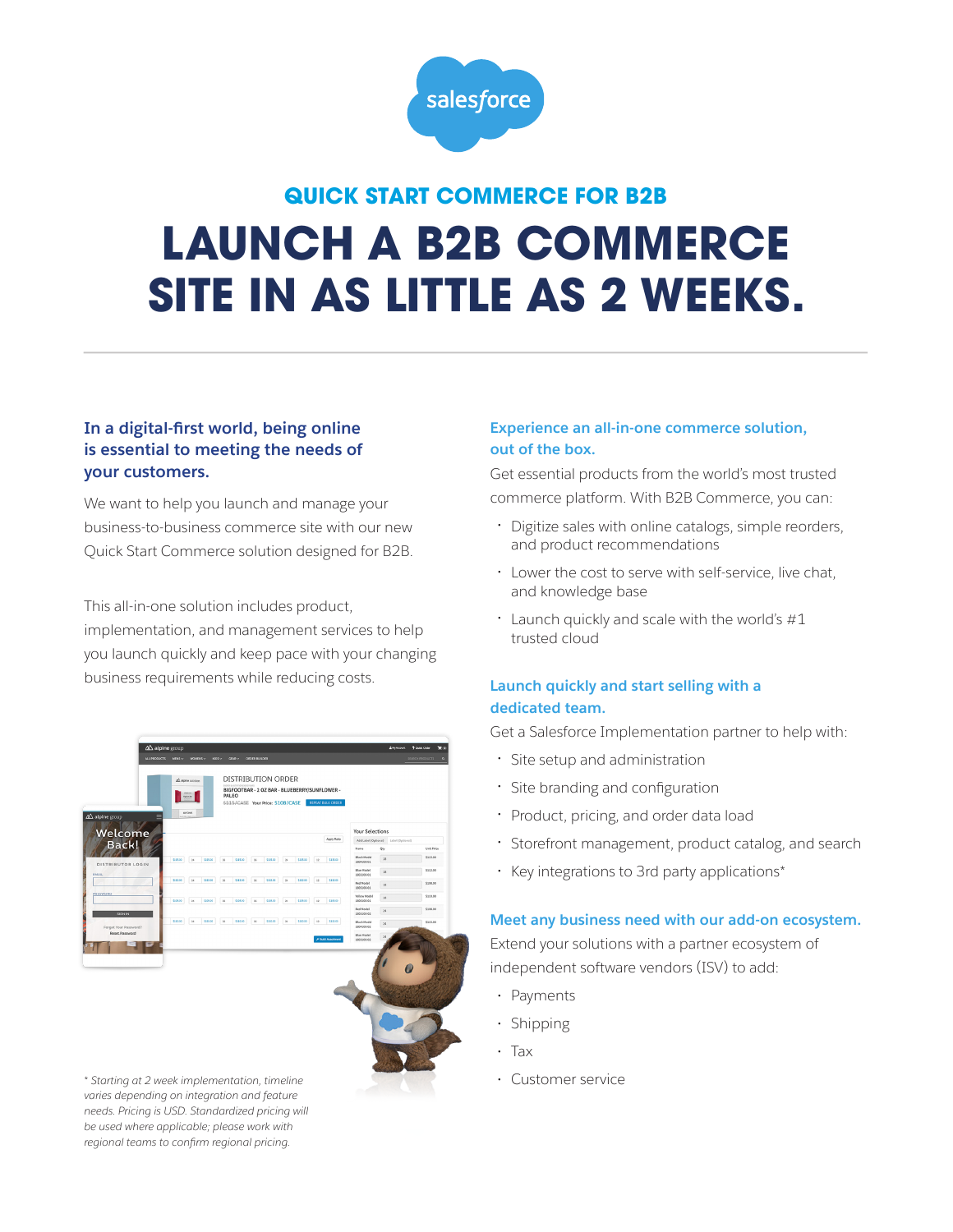# **QUICK START COMMERCE FOR B2B**

#### B2B Commerce Storefront and

Solution Install

Managed Service 3 month min commitment

### ISV Integrations Included Payment and Tax

#### **B2B Commerce**

- Digital product catalog
- Quick order entry
- Order templates
- Invoicing
- Complex checkout
- Search and filtering
- Customer-specific pricing
- Omni-channel sales and service

#### **A storefront for goods and services**

- UI (colors, content) and branding
- Product catalog
- Order processing
- Site administration
- Order history
- Account management

#### **Implementation and launch**

- Data load (catalog, price list, orders, etc.)
- Site configuration
- QA, SIT, and UAT testing
- Deployment to production
- Launch storefront
- Customer knowledge transfer

## **management and support**

**All-in storefront** 

- Dedicated customer success manager
- User support 24/7
- Patching
- Configuration
- Enhancements and upgrades
- Urgent solutions



*Starting at 2 week implementation, timeline varies depending on integration and feature needs. Pricing is USD. Standardized pricing will be used where applicable, please work with regional teams to confirm regional pricing.*